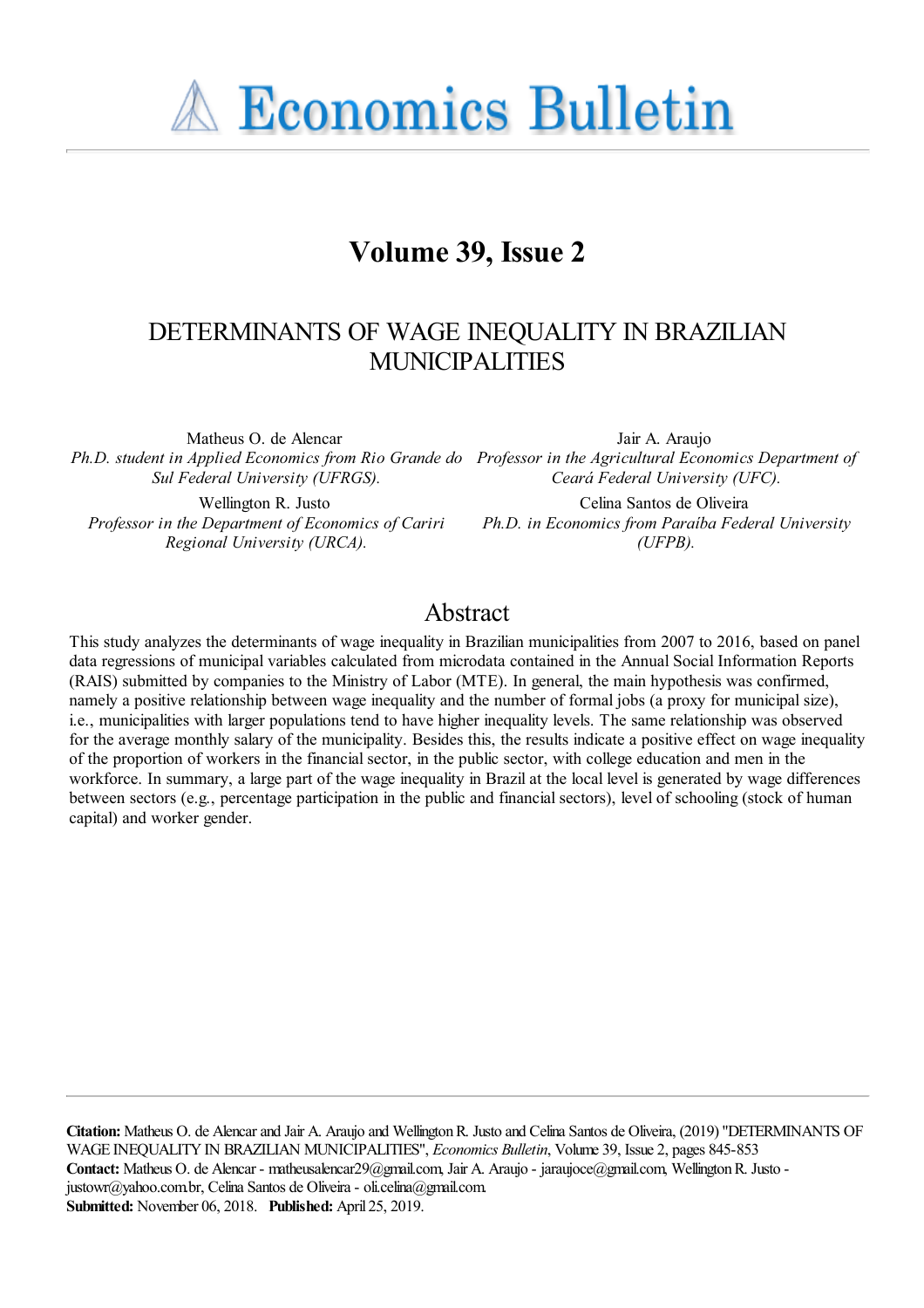### **1. Introduction**

 Questions involving wage inequality are very important in academic discussions, both in Brazil and internationally. Analyzing the disparity of labor income is essential to understand the dynamics of income inequality in general.

Various studies of Brazil have addressed this theme, but the majority focus has been at the macrogeographic level. Investigation of inequality at the municipal<sup>1</sup> level, however, is also fundamental, because according to Lee *et al.* (2016), its effects can be felt more intensely in cities. Glaeser *et al*. (2009) also stresses the need to study inequality in the local context, noting that greater inequality is associated with higher crime rates, lower welfare, higher mobility and less growth of income.

In general for Brazil, several studies have found a significant decline in wage inequality since the start of the 2000s. Substantial reductions I income inequality, including labor income<sup>2</sup> have been notes since the second administration of President Fernando Henrique Cardoso, with a decline of the Gini index. During the administrations of President Lula (2003-2010), against a favorable backdrop of the global economy, mainly the rise of international commodity prices and the consequent expansion of economic activity and generation of jobs in Brazil, the reduction of wage inequality was even stronger (also see Barros *et al.* 2007 and Justo *et al.* 2017).

With maintenance of the economic policies of the Lula administration to combat the crisis of 2008, the administration of Dilma Rousseff began with positive results, leading to a sharp decrease in the unemployment rate, which lasted until 2014. However, in that year the international economic scenario started to change, marked by deceleration of the Chinese economy, crisis in the euro zone and slow recovery in the United States, among other factors. These elements, combined with aggravation of the Brazilian fiscal situation, led to a strong recession. Between 2014 and 2016, the unemployment rate doubled and the process of reduction of inequality in general stalled (see also Justo *et al.* 2017).

The sum total of these occurrences is that despite the advances achieved in reducing wage inequality in recent years, Brazil is still among the most unequal countries in the world. Various studies in the international literature have tried to explain the factors that influence wage inequality. In particular the association between wage inequality and city size is a pertinent topic that has been studied in recent years in various countries. Baum-Snow and Pavan (2013) demonstrated the existence of a positive relationship between wage inequality and city size in the United States in the period from 1979 to 2007, when faster growth of inequality was observed, mainly in groups of more skilled workers in larger cities. Also analyzing the United States, Behrens and Robert-Nicoud (2014) used quantile regressions and found that larger cities (hence with more workers) tend to be more unequal and polarized<sup>3</sup> with respect to wage distribution, and that trade between cities is associated with higher inequality levels.

 $\overline{a}$ 

<sup>&</sup>lt;sup>1</sup> The municipality is the local administrative unit in Brazil. It is akin to a county, except there is a single mayor and municipal council. Municipalities range from lightly populated rural ones with one or two small towns to heavily populated urban ones that are part of greater metropolitan regions. There are no unincorporated areas in Brazil.

<sup>&</sup>lt;sup>2</sup> About 76% of household income in Brazil comes from labor. Estimates are that a large part of the household income disparity is a result of the inequalities of remuneration in the job market (also see Lavinas and Nicoll 2006).

<sup>&</sup>lt;sup>3</sup> Polarization in this case, as the name indicates, is a measure of income inequality based on the concentrations of the population receiving higher and lower wages, i.e., the polarization of this population in the wage distribution. The theory of polarization measures was developed for the case where the income distribution can be described using density functions (see also Duclos *et al.*, 2004).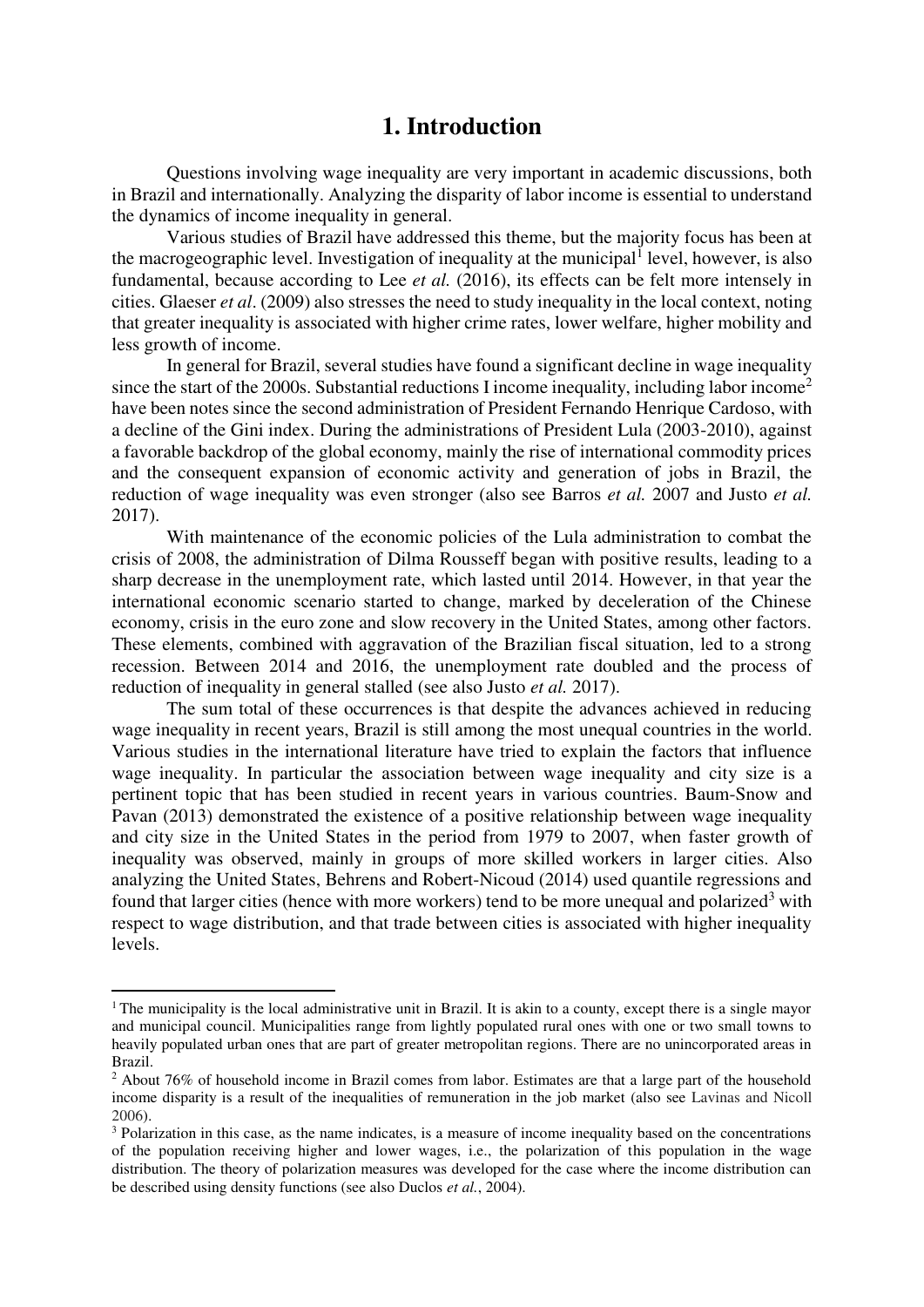Analyzing the determinants of wage inequality in local Swedish labor markets, Korpi (2007) observed a positive relationship between wage inequality and population size. Lee *et al.* (2016), using the number of employed people as a proxy for population, observed the same relationship in UK cities. These authors also found that cities with higher average wages tend to have greater wage inequality.

These findings lead to the following questions: What factors influence the level of wage inequality in Brazilian municipalities? In Brazil, do more populous municipalities tend to be more unequal in general? What is the relationship between the average wage and the degree of wage inequality of Brazilian municipalities?

To address these questions, this study investigates the determinants of wage inequality in Brazilian municipalities in the interval from 2007 to 2016, and compares Brazil with other countries regarding the behavior of wage inequality in light of international studies already conducted.

Although this study covers a subject that has been widely discussed by economists, it contributes to the literature by shedding more light on the causes of wage inequality in Brazil and fills some gaps, such as by examining wage inequality in Brazil at the municipal level; adding important variables to control for inequality of labor earnings; and working with more recent data.

The article is composed of four sections including this introduction. The next section describes the methodological procedures, the third reports and discusses the results, and the last section concludes.

### **2. Methodology**

 This section presents information about the database, method of analysis and specification of the estimated models.

#### **2.1 Database**

 The data used in this study consisted of microdata obtained from the Annual Social Information Reports  $(RAIS)^4$  submitted by companies to the Ministry of Labor, tabulated at the municipal level, covering the period from 2007 to 2016. This cross section coincides with the start of the second term of President Lula until the first months of President Temer's term (after the impeachment of Lula's successor, Dilma Rousseff, during her second term in office.).

To assure the quality of the analysis, we excluded from the sample municipalities for which there were fewer than 10 observations and also those without information covering all the years analyzed, to obtain a balanced panel. Therefore, of the country's 5,570 municipalities, we considered 5,306.

 The dependent variables used in the analysis were the Gini and Theil indexes, calculated by means of the average annual labor income of all workers in the municipality. The Gini index, based on the Lorenz curve, is an efficient tool to calculate the relative degree of inequality and as such is one of the most widely used measures of disparity in studies of income or wage inequality. In turn, the Thiel index is the natural logarithm of the ratio between the arithmetic

 $\overline{a}$ 

<sup>&</sup>lt;sup>4</sup> Despite the limitation of this data source, since it only captures information about workers in the formal sector (which accounts for roughly half of occupied workers in the country), it is still very satisfactory due to the amplitude of information, including workers' characteristics.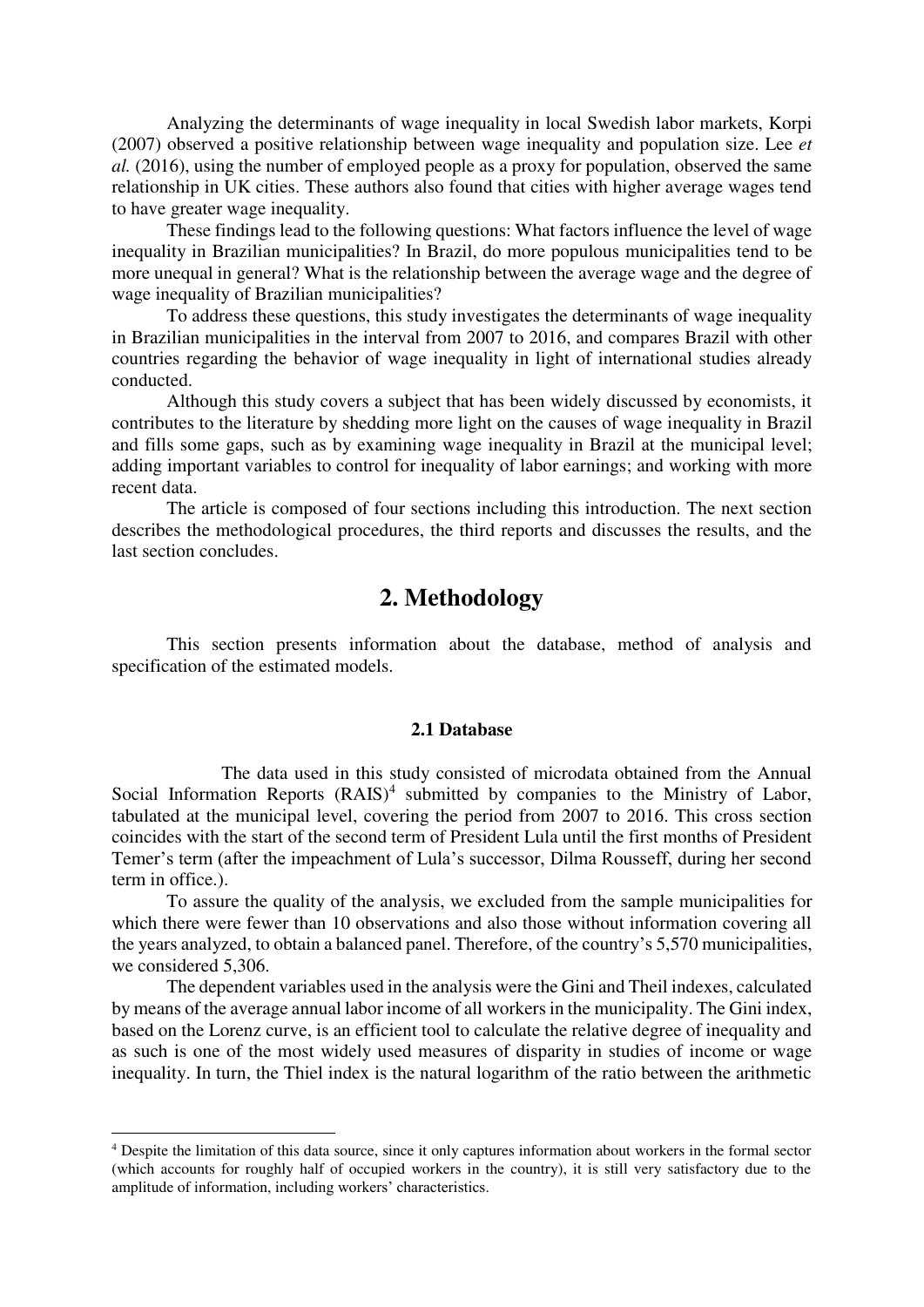and geometric means of per capita household income. Both indexes vary from zero to one, where values nearer to zero indicate less inequality, and vice versa (see also Hoffmann, 2006).

To explain the behavior of wage inequality in Brazilian municipalities, we applied control variables in the model based on the socioeconomic characteristics of the workers in each municipality. The explanatory variables were: number of jobs (formal sector) in each year, as a proxy for municipal size, as utilized by Lee *et al.* (2016); average wage; percentage of workers in the financial sector; percentage of workers in the public sector; percentage of workers with college degrees; percentage of foreign workers; percentage of workers in their peak earning years (peak earners); and percentage of male workers.

#### **2.2 Specification of the Model**

 To analyze the behavior of wage inequality in Brazilian municipalities, we used municipal variables constructed from socioeconomic information on the workers in the respective municipalities. We estimated four models with panel data, as specified in Table 1.

According to Lee *et al.* (2016), there is a correlation between the size of a city (represented by the number of jobs) and the percentage of workers with college degrees on the one hand, and the average wage on the other, since large cities and/or those with more highly qualified residents tend to have higher wages. Besides this, consideration should also go to the contingent of "peak earners" (workers aged 35-50, when earnings are highest on average) in relation to the average wage. As a result of these relations, some explanatory variables were not included in some models.

| Model                                               | <b>Proposed Relation</b>                                                                                         |  |  |  |
|-----------------------------------------------------|------------------------------------------------------------------------------------------------------------------|--|--|--|
| Models including the number of formal jobs variable |                                                                                                                  |  |  |  |
|                                                     | $lmineq = \alpha_i + \beta_1 lnnjobs_{it} + \rho_t + u_{it}$                                                     |  |  |  |
| 2                                                   | $lmineq = \alpha_i + \beta_1 lminjobs_{it} + \beta_2 percfinsect_{it} + \beta_3 percpubsect_{it}$                |  |  |  |
|                                                     | + $\beta_4$ perccollege <sub>it</sub> + $\beta_5$ percf or eign <sub>it</sub> + $\beta_6$ percpeak <sub>it</sub> |  |  |  |
|                                                     | + $\beta_7$ percmasc <sub>it</sub> + $\rho_t$ + $u_{it}$                                                         |  |  |  |
| Models including the average wage variable          |                                                                                                                  |  |  |  |
| 3                                                   | $lmineg = \alpha_i + \beta_1 lnavewage_{it} + \rho_t + u_{it}$                                                   |  |  |  |
| 4                                                   | $lmineq = \alpha_i + \beta_1 lnavewage_{it} + \beta_2 percfinsect_{it} + \beta_3 percpubsect_{it}$               |  |  |  |
|                                                     | + $\beta_4$ percforeign <sub>it</sub> + $\beta_5$ percmasc <sub>it</sub> + $\rho_t$ + $u_{it}$                   |  |  |  |
| <b>Source:</b> Prepared by the authors.             |                                                                                                                  |  |  |  |

**Table I:** Models of the relation between the Gini index and the explanatory variables

In these models, *lnineq* is the dependent variable and is represented by the natural logarithm of the Gini and Theil<sup>5</sup> indexes for wages of the municipality. In turn, the explanatory variables are: *lnnjobs,* given by the natural logarithm of the number of formal jobs in the municipality; *lnavewage,* the natural logarithm of the average wage of the municipality; *percfinsect*, the percentage of workers in the financial sector in the municipality; *percpubsect*, the percentage of workers in the public sector in the municipality; *perccollege,* the percentage of workers with college degrees in the municipality; *percforeign*, the percentage of foreign workers in the municipality; *percpeak,* percentage of peak earners in the municipality; *percmasc*, the percentage of male workers in the municipality;  $\alpha_i$ , the municipality specific

 $\overline{a}$ 

<sup>&</sup>lt;sup>5</sup> To test the robustness of the results, all the models specified in Table 1 were tested considering two wage inequality measures. Therefore, these models were estimated with the Gini index and Theil index as the dependent variable.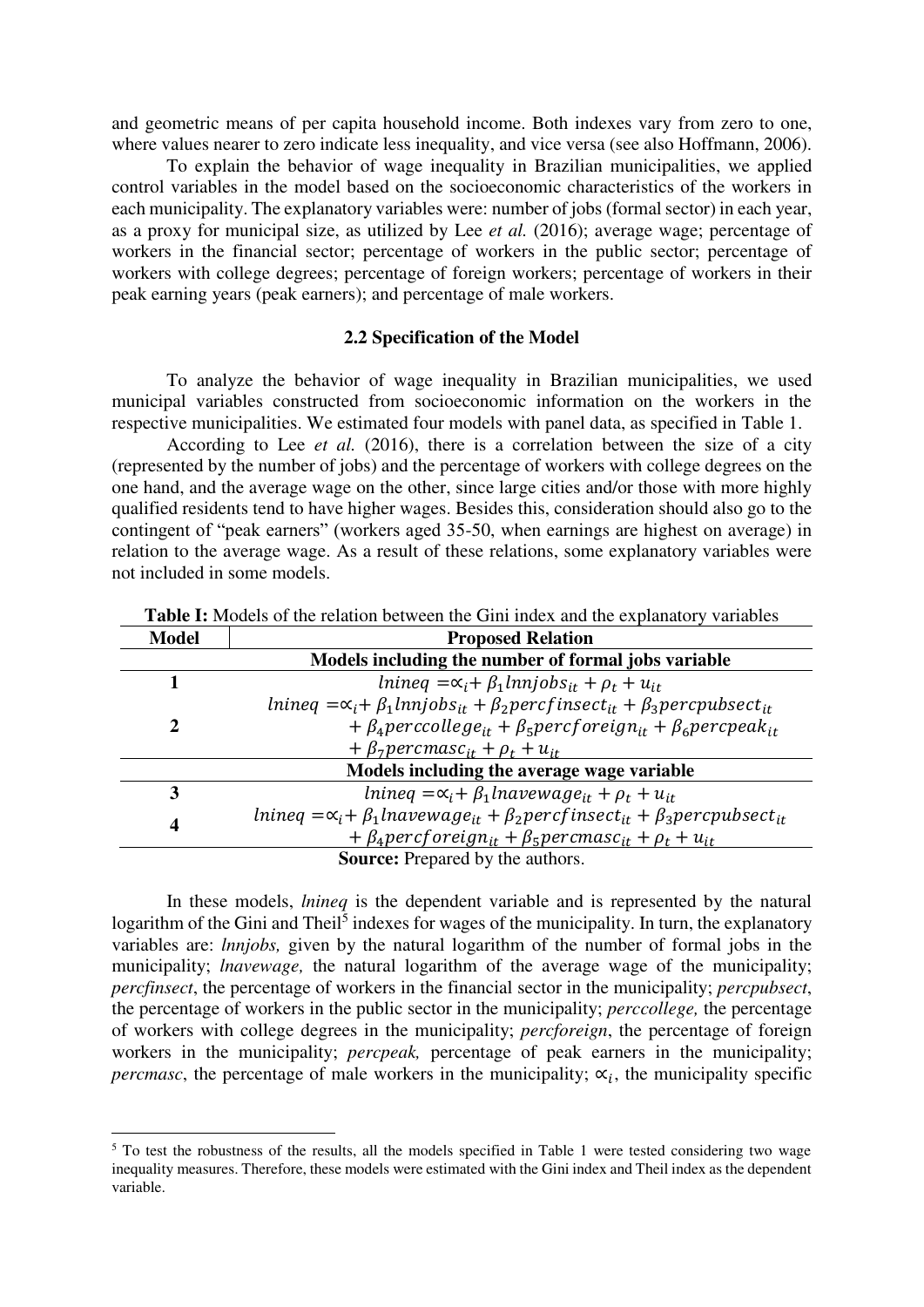effect; and  $\rho_t$ , the time fixed effects. The subscripts *i* and *t* denote, respectively, the  $i = 1, 2, ...,$ 5,306 observable units (municipalities) and the *t* = 1, 2, ..., 10 periods (years).

 All the regressions were estimated by fixed effects. There is no justification for estimating a model with random effects, for two reasons. First, we observe the universe of municipalities, so there is no stochastic bias that could come from having only a random sample. Second, the assumption that the stochastic terms are orthogonal to the regressors is untenable in this context.

## **3. Results**

In this section we present the estimated results for the equations of the Gini and Thiel indexes for wages in function of the municipal size, average wage and percentage of workers in the public sector, financial sector, those with college degrees, foreign workers, peak earners and male workers, for Brazilian municipalities in the period from 2007 to 2016.

Models 1, 2, 3 and 4, presented in this part, are those specified in Table 1. The estimated results of the parameters of models 1 and 2, as well as the respective standard errors, are reported in Table 2, and the same results for models 3 and 4 are in Table 3.

Models 1 and 2, shown in Table 2, express regressions that consider the variable *lnnjobs*, referring to the natural logarithm of the number of formal workers in each municipality, used as a proxy for municipal population. In the first model, the regressions are estimated only with this variable, while in the second the other explanatory variables are included, according to the specification of the models in Table 1. In both models shown in Table 2, all the estimated coefficients are statistically significant at 1% and have the expected signs, except for the variables *percforeign* and *percpeak* in model 2, referring to the percentages of foreign workers and peak earners, neither of which is statistically significant.

 Regarding the number of formal workers in the municipality, the variable *lnnjobs* has a positive sign in both regressions of models 1 and 2, meaning that in Brazil there is a positive relation between wage inequality and municipal size, so that larger municipalities tend to have a higher level of wage inequality. This finding is in accordance with the results of Korpi (2007), Glaeser *et al.* (2009) and Lee *et al.* (2016), obtained respectively for Sweden, United States and United Kingdom.

With respect to the elasticity of this variable in relation to wage inequality, according to model 1 an increase of 1% in the number of formal workers would result in an increase of approximately 0.059% in the Gini index and 0.117% in the Theil index. In model 2, with inclusion of the other explanatory variables, an increase of 1% in the number of workers produces the same increase in the Gini wage index (0.059%), while the Thiel index is slightly lower, at 0.126%. In other words, the inclusion of the other explanatory variables in the regression leads to little variation in the results regarding the effect of the number of jobs on inequality, indicating the effects are robust.

In model 2, which also considers the percentage of workers with college degrees (*perccollege*) to explain wage inequality, as was observed by Korpi (2007) and Lee *et al.* (2016), the percentage of these more educated workers had a positive relationship with the natural logarithm of the Gini index. In this case, each 1% increase in the percentage of workers with college degrees would raise the Gini index by 0.34% and the Thiel index by 0.38%.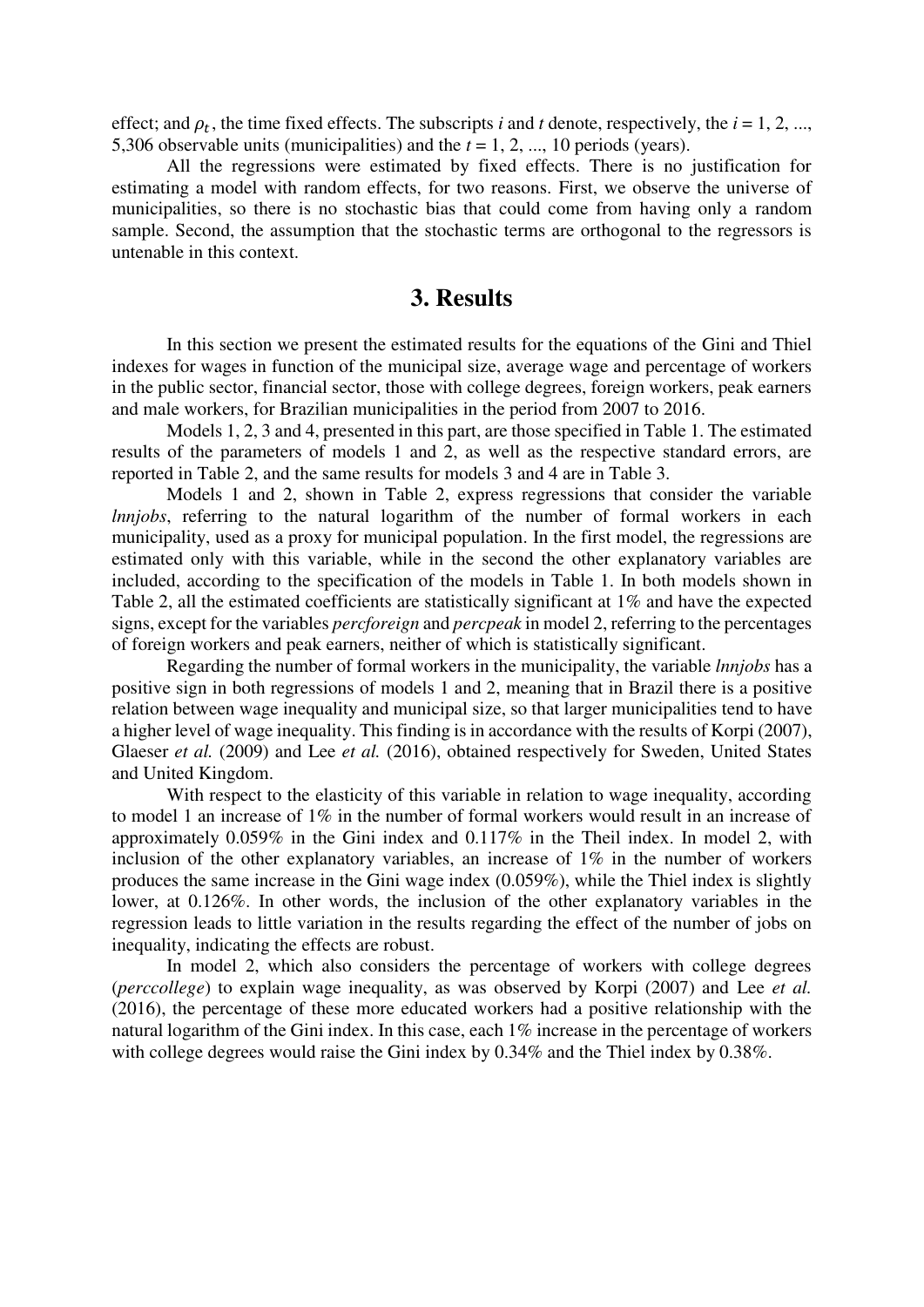|                |           |           | variable while patient data covering the period $2007-2010$<br>Model 2 |                |
|----------------|-----------|-----------|------------------------------------------------------------------------|----------------|
| Explanatory    |           | Model 1   |                                                                        |                |
| variables      | Gini      | Theil     | Gini                                                                   | Theil          |
| lnnjobs        | $0.059*$  | $0.117*$  | $0.059*$                                                               | $0.126*$       |
|                | (0.009)   | (0.015)   | $(0.86e^{-2})$                                                         | (0.016)        |
| percfinsect    |           |           | $1.75e^{-2*}$                                                          | $3.89e^{-2*}$  |
|                |           |           | $(0.38e^{-2})$                                                         | $(0.85e^{-2})$ |
| percpubsect    |           |           | $0.18e^{-2*}$                                                          | $0.24e^{-2*}$  |
|                |           |           | $(0.02e^{-2})$                                                         | $(0.04e^{-2})$ |
| perccollege    |           |           | $0.34e^{-2*}$                                                          | $0.38e^{-2*}$  |
|                |           |           | $(0.04e^{-2})$                                                         | $(0.06e^{-2})$ |
| percforeign    |           |           | $-0.62e^{-2}$                                                          | $-0.13e^{-2}$  |
|                |           |           | $(0.46e^{-2})$                                                         | $(0.29e^{-2})$ |
| percpeak       |           |           | $0.21e^{-2}$                                                           | $0.01e^{-2}$   |
|                |           |           | $(0.11e^{-2})$                                                         | $(0.18e^{-2})$ |
| percmasc       |           |           | $0.63e^{-2*}$                                                          | $0.79e^{-2*}$  |
|                |           |           | $(0.05e^{-2})$                                                         | $(0.07e^{-2})$ |
| Constant       | $-1.691*$ | $-2.544*$ | $-2.20*$                                                               | $-3.23*$       |
|                | (0.061)   | (0.113)   | (0.077)                                                                | (0.139)        |
| Time fixed     | Yes       | Yes       | Yes                                                                    | Yes            |
| effects        |           |           |                                                                        |                |
| N              | 53,060    | 53,060    | 53,060                                                                 | 53,060         |
| Municipalities | 5,306     | 5,306     | 5,306                                                                  | 5,306          |
| F              | 100.95*   | 108.95*   | 73.23*                                                                 | 87.95*         |

**Table II:** Results of the estimates of wage inequality according to the number of jobs variable with panel data covering the period 2007-2016

**Notes:** Robust standard errors are given in parentheses. \* significante a 1%. **Source:** Prepared by the authors with data from the RAIS.

 This result might appear contradictory, since previous studies in Brazil, such as Miro *et al.* (2014) and Miro *et al.* (2016), concluded that the increase in educational attainment was one of the factors for the drop in wage inequality since the start of the 21st century. However, for higher schooling level quantiles, the effect can be the opposite, i.e., among the contingent of more educated workers, increased schooling can have a positive effect on wage inequality, which is corroborated by our results.

 Further regarding the positive impact of the proportion of workers with college degrees on wage inequality, mention should be made of the "paradox of progress", which according to Bourguignon *et al.* (2005) happens when educational progress causes an increase in inequality.

The estimated coefficient of the variable *percpeak*, referring to the percentage of workers classified as peak earners, is not statistically significant according to model 2 in any of the estimations. In the study by Lee *et al.* (2016), although this variable was significant with positive sign for some measures of inequality utilized by them, its coefficient also was not statistically significant to explain the Gini index.

 Table 3 presents the estimates of equations 3 and 4, specified in Table 1, which consider the effect of the *lnavewage*, indicating the effect of the average wage in the municipality on wage inequality. As already shown in Table 1 in the model specification section, these regressions do not include the variables referring to the number of formal jobs in the municipality (proxy for municipal size), or those denoting the percentage of workers with college degrees and percentage of peak earners, because of the correlation these can have with the average wage value. The regressions of model 3 are estimated only considering the variable average wage, while model 4 includes all the other explanatory variables. In both models, all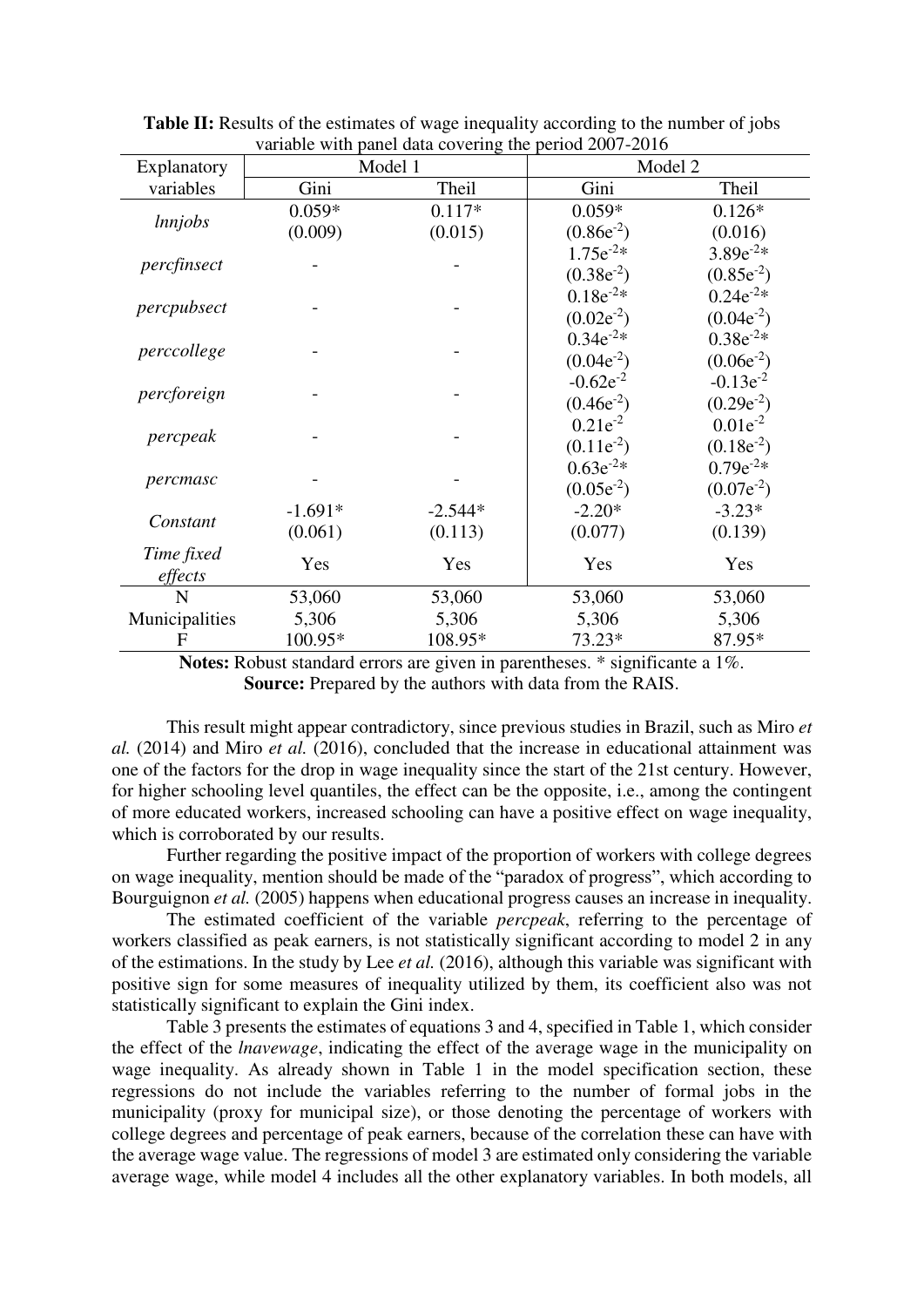the estimated coefficients are statistically significant at 1% and have the expected signs, except for the percentage of foreign workers, which is not significant.

 The results of the estimations indicate that in Brazil, in the period analyzed, the average wage in the municipality was positively related with wage inequality, meaning that the higher the average pay, the greater the level of wage inequality observed. This result coincides with the findings reported by Korpi (2007), Glaeser *et al.* (2009) and Lee *et al.* (2016).

With respect to the elasticity of the average wage vis-à-vis wage inequality, according to the estimates of model 3, an increase of 1% in the average wage would result in increases of 1.14% in the Gini index and 1.72% in the Theil index. In model 4, in turn, with inclusion of the other explanatory variables, a 1% increase in the average wave would result in increases of 1.15% in the Gini index and 1.75% in the Thiel index. The positive effect of this variable can be associated with the fact that the rise in average pay can be associated with the presence of some workers in the municipality with very high salaries.

| Explanatory    | Model 3   |           | Model 4        |                |
|----------------|-----------|-----------|----------------|----------------|
| variables      | Gini      | Theil     | Gini           | Theil          |
| lnavewage      | 1.14*     | $1.72*$   | $1.15*$        | $1.75*$        |
|                | (0.038)   | (0.056)   | (0.038)        | (0.056)        |
|                |           |           | $0.87e^{-2*}$  | $2.29e^{-2*}$  |
| percfinsect    |           |           | $(0.21e^{-2})$ | $(0.55e^{-2})$ |
| percpubsect    |           |           | $0.05e^{-2*}$  | $0.01e^{-2}$   |
|                |           |           | $(0.02e^{-2})$ | $(0.04e^{-2})$ |
| percforeign    |           |           | $0.88e^{-2}$   | $-0.39e^{-2}$  |
|                |           |           | $(0.45e^{-2})$ | $(0.24e^{-2})$ |
| percmasc       |           |           | $-0.05e^{-2}$  | $-0.22e^{-2*}$ |
|                |           |           | $(0.03e^{-2})$ | $(0.05e^{-2})$ |
| Constant       | $-9.451*$ | $-14.01*$ | $-9.519*$      | $-14.11*$      |
|                | (0.269)   | (0.404)   | (0.269)        | (0.403)        |
| Time fixed     | Yes       | Yes       | Yes            | Yes            |
| effects        |           |           |                |                |
| N              | 53,060    | 53,060    | 53,060         | 53,060         |
| Municipalities | 5,306     | 5,306     | 5,306          | 5,306          |
| F              | 257.39*   | 293.13*   | 197.92*        | 220.10*        |

Table III: Results of the estimates of wage inequality according to the average wage variable with panel data covering the period 2007-2016

**Notes:** Robust standard errors are given in parentheses. \* significante a 1%. **Source:** Prepared by the authors with data from the RAIS.

It is interesting to note that when including the other explanatory variables in model 4, the impact of the average wage on wage inequality practically did not change in comparison with model 3. This adds further evidence of the robustness of the results.

Besides this, the average wage value had a strong effect on wage inequality, indicating the importance of this variable. Therefore, public policies aiming to decrease wage inequality by increasing pay for contingents with lower income can produce better results, by reducing this dispersion without reducing the average wage.

With respect to the variables related to the work sectors included in models 2 and 4 (Tables 3 and 4), as expected the percentages of workers in the financial sector (*percfinsect*) and of workers in the public sector (*percpubsect*) had a positive relation with the two wage inequality measures, meaning the greater the proportion of workers in these sectors in the municipality, the more unequal the wages tended to be.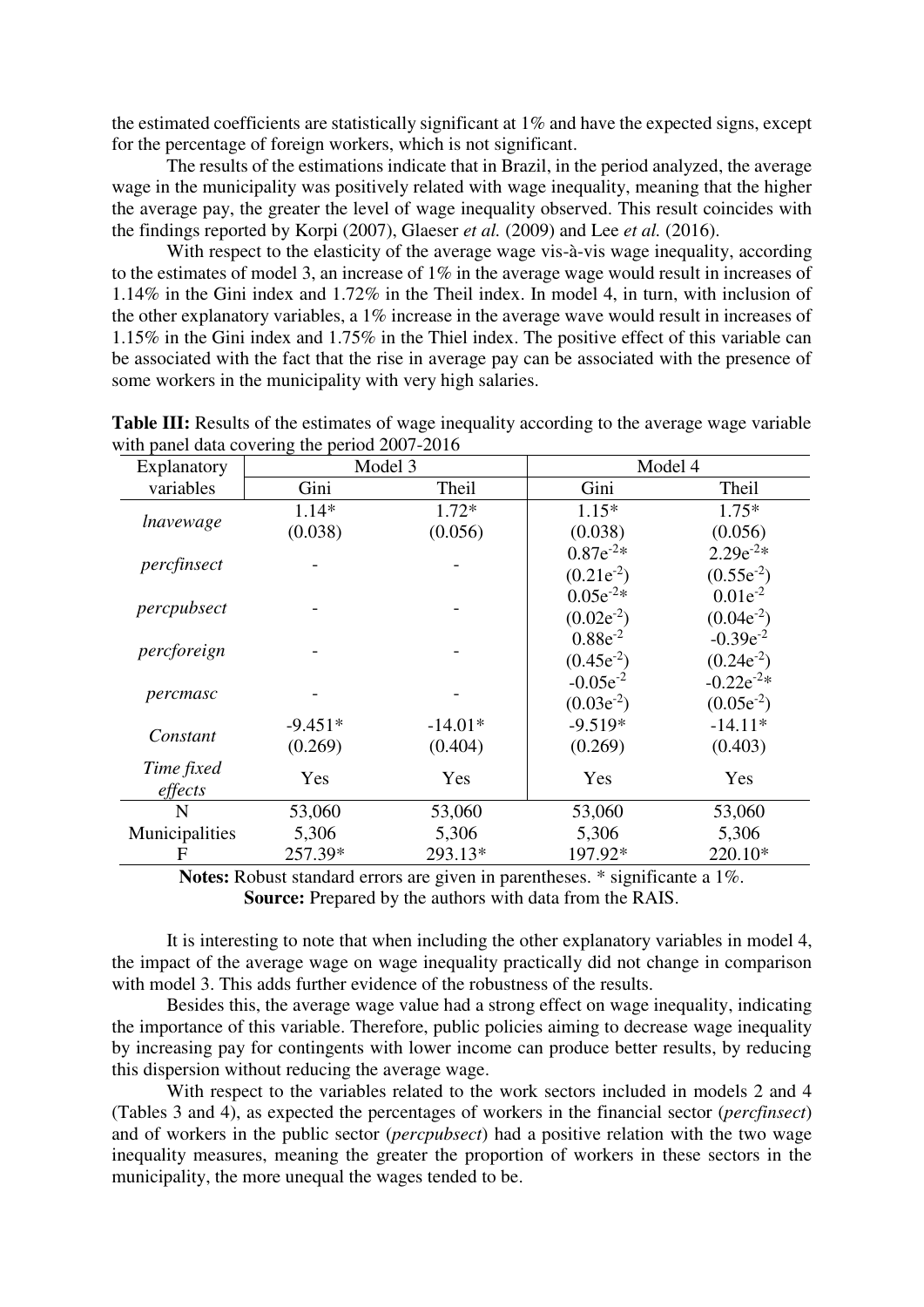According to model 2, a 1% increase in the percentage of workers in the financial sector would result in rises of 1.75% in the Gini index and 3.89% in the Theil index, while according to model 4 these elevations would be 0.87% in the Gini index and 2.29% in the Thiel index. Lee *et al.* (2016) observed a similar result for cities in the United Kingdom.

Regarding the percentage of workers employed in the public sector, according to mode 2, a 1% increase in this variable would result in increases of 0.18% in the Gini index and 0.24% in the Theil index. In turn, for model 4 there would be an increase of 0.05% in the Gini index, while the change in the Thiel index was not statistically significant. One of the explanations for this result is the difference in pay between the public and private sectors. According to Vaz and Roffmann (2006) and Souza and Medeiros (2013), civil servants in Brazil receive higher average pay than workers in the private sector with similar attributes and engaged in the same activities.

As can be seen in Tables 3 and 4, the percentage of foreign workers (*percforeign*) was not statistically significant in either model in which it was included (models 2 and 4). This result to a certain extent was expected, given the small number of foreign workers in the majority of Brazilian municipalities.

Finally, as can be seen in models 2 and 4 (Tables 3 and 4), the percentage of male workers (*percmasc*) also generally presented a positive relation with wage inequality, coinciding with the result reported by Korpi (2007), that the higher the male participation in the workforce of a determined place, the greater the wage wage inequality tends to be. According to model 2, each 1% rise in the percentage of male workers would lead to an increase of 0.63% in the Gini index and 0.79% in the Theil index, while for model 4 there would be an increase of 0.22% in the Thiel index and 0.05% in the Gini index.

We also estimated models 3 and 4 with the Thiel wage inequality index as the dependent variable, to test the robustness of the results. All the coefficients had the same sign and significance, indicating the robustness of the estimations.

### **4. Conclusions**

 The objective of this study was to analyze the relationship between the level of municipal wage inequality and the municipal population (proxied by number of workers in the formal sector), along with other determinants, based on annual data covering the period from 2007 to 2016 from a sample of 5,306 Brazilian municipalities.

In general, our main hypotheses were confirmed, since we found a positive relation between wage inequality and the population size of the municipality, as well as with the average wage in the municipality, in line with findings for other countries.

 We also found a favorable influence on wage inequality of the factors percentage of workers in the financial sector, percentage of workers in the public sector, percentage of workers with college degrees and percentage of male workers.

 In summary, it was possible to observe that a good part of wage inequality in Brazil is generated by the existence of wage differences between economic sectors (in this study the percentages of workers in the public and financial sectors), schooling level (stock of human capital) and worker gender.

#### **References**

Baltagi, B. H. (2005) *Econometric Analysis of Panel Data*, New York: Wiley & Sons Ltd.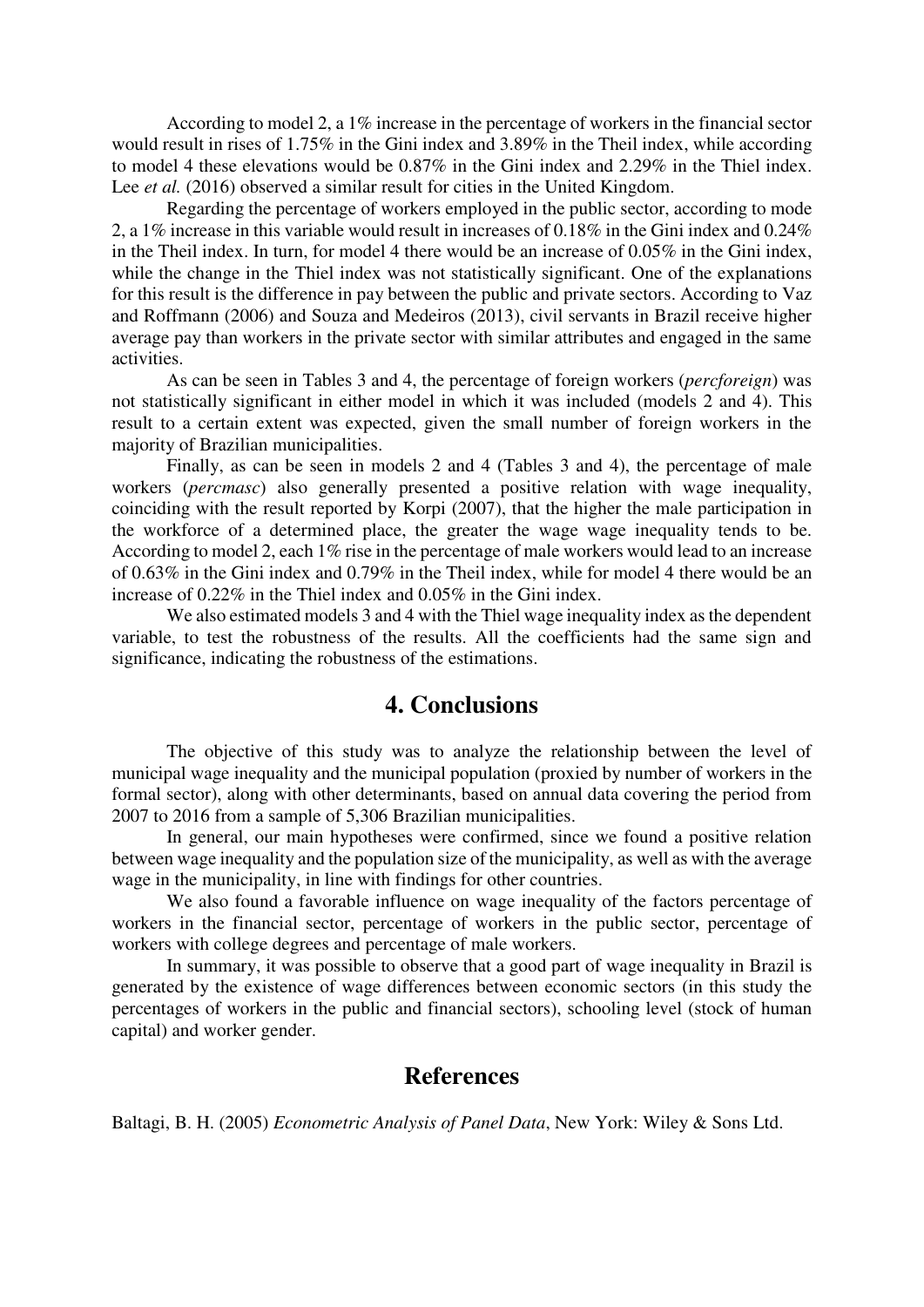- Barros, R. P., Franco, S. e Mendonça, R. (2007) "A recente queda da desigualdade de renda e o acelerado progresso educacional brasileiro da última década." IPEA discussion paper number 1304.
- Baum-Snow, N. and Pavan, R. (2013) "Inequality and city size" *Review of Economics and Statistics* **95**, 1535-1548.
- Behrens, K. and Robert-Nicoud, F. (2014), Survival of the Fittest in Cities: Urbanisation and Inequality. The Economic Journal, 124: 1371-1400.
- Bourguignon, F., Ferreira, F. H. and Lustig, N. (2005). *The Microeconomics of Income Distribution Dynamics in East Asia and Latin America*, The World Bank.
- Duclos, J. Y., Esteban, J. and Ray, D. (2004) "Polarization: concepts, measurement, estimation" *Econometrica* **72**, 1737-1772.
- Glaeser, E. L., Resseger, M. and Tobio, K. (2009) "Inequality in cities" *Journal of Regional Science* **49**, 617-646.
- Greene, W. H. (2000) *Econometric Analysis*, New Jersey: Prentice Hall.
- Hoffmann, R. (2006) "Transferências de renda e a redução da desigualdade no Brasil e cinco regiões entre 1997 e 2004" *Revista Econômica* **8**, 55-81.
- Hsiao, C. (2003) *Analysis of Panel Data*, Econometric Society Monographs.
- Justo, W. R.; Alencar, M. O.; Alencar, N. S. (2017) "Retorno à Educação no Brasil com uso de Regressão Quantílica: 2003-2014" *Informe GEPEC* **21**, 9-23.
- Korpi, M. (2007) "Does size of local labour markets affect wage inequality? A rank-size rule of income distribution" *Journal of Economic Geography* **8**, 211-237.
- Lavinas, L. and Nicoll, M. (2006) "Pobreza, transferências de renda e desigualdades de gênero: conexões diversas" *Parcerias Estratégicas* **11**, 39-76.
- Lee, N., Sissons, P. and Jones, K. (2016) "The geography of wage inequality in British cities" *Regional Studies* **50**, 1714-1727.
- Machado, J. B. B., Sachsida, A. and Mendonça, M. J. C. (2005) "Abertura comercial e inflação: uma análise para dados em painel" *Estudos Econômicos (São Paulo)* **35**, 547-567.
- Miro, V. H., França, J. M. S. and Pinho Neto, V. R. (2016) "Capital humano e desigualdade salarial no Brasil: uma análise de decomposição para o período 1995-2014" *Estudos Econômicos (São Paulo)* **46**, 579-608.
- Miro, V. H., França, J. M. S. and Pinho Neto, V. R. (2014) "Capital humano e desigualdade salarial no Brasil: uma análise de decomposição para o período 2001-2012" In: *42° Encontro Nacional de Economia*. ANPEC.